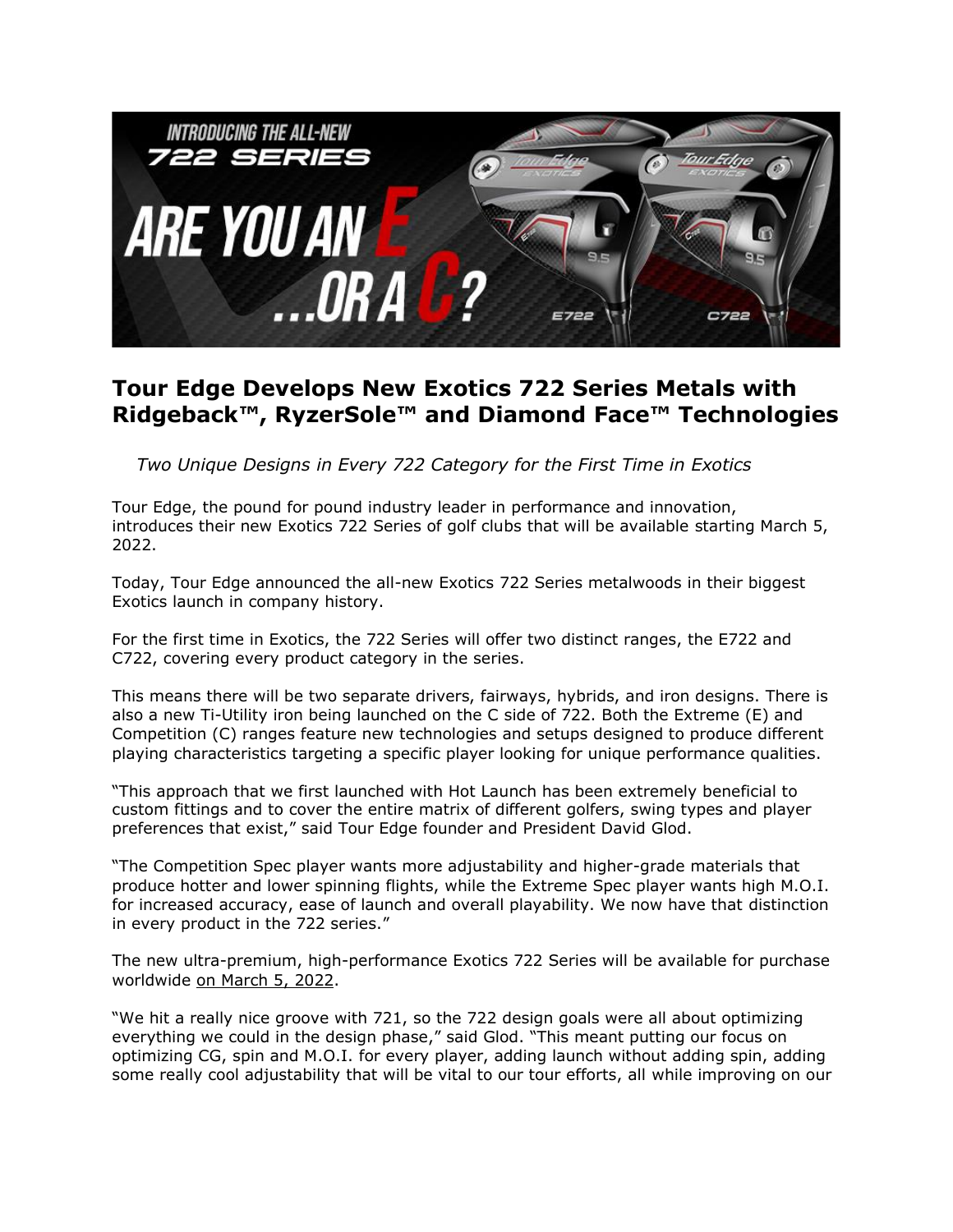industry leading sound and feel. We nailed every design goal and it's showing up in the testing across the board."

#### **New Exotics 722 Drivers Featuring Ridgeback, Diamond Face VFT**



## *ARE YOU AN E?*

**Exotics E722 Driver -** This ultra-premium 460cc profile designed for maximum forgiveness takes M.O.I. to the absolute extreme. The E722 Driver features an M.O.I. boosting 30-gram back weight and will also feature higher launch angles and more spin.

The E722 brings the ultimate in power and feel through the new 722 Ridgeback™ tech that connects with a newly designed Ridgeback rail on the sole of the clubhead.

The new design also features 34% more carbon fiber and a new Diamond Face VFT™ design that is thinner and extends further out to the heel and toe of the clubhead for added forgiveness on mishits.

**30-Gram Back Weight -** An extreme weighting design features a 30-gram weight at the extreme trailing edge on the sole of the clubhead. The E722 Driver's extreme low-rearward CG position produces an extremely high M.O.I. that is 18% higher to increase stability at impact and tighter dispersion.

This equates to a top Moment of Inertia rating in a driver in golf: a 5500 g/cm2 M.O.I. rating.

Additional weights are available in 20 grams, 25 grams and 35 grams and are available individually or in a weight kit.

**Ridgeback Technology** – This Ridgeback spine acts as a brace to produce more power across the entire face, including the extreme perimeters. TE engineers created a 20% thinner Ridgeback with increased structural properties and a Ridgeback Sole activation for the 722 Drivers.

The spine runs from the center of the face through the crown and wraps around the head to connect with a newly designed sole plate rail.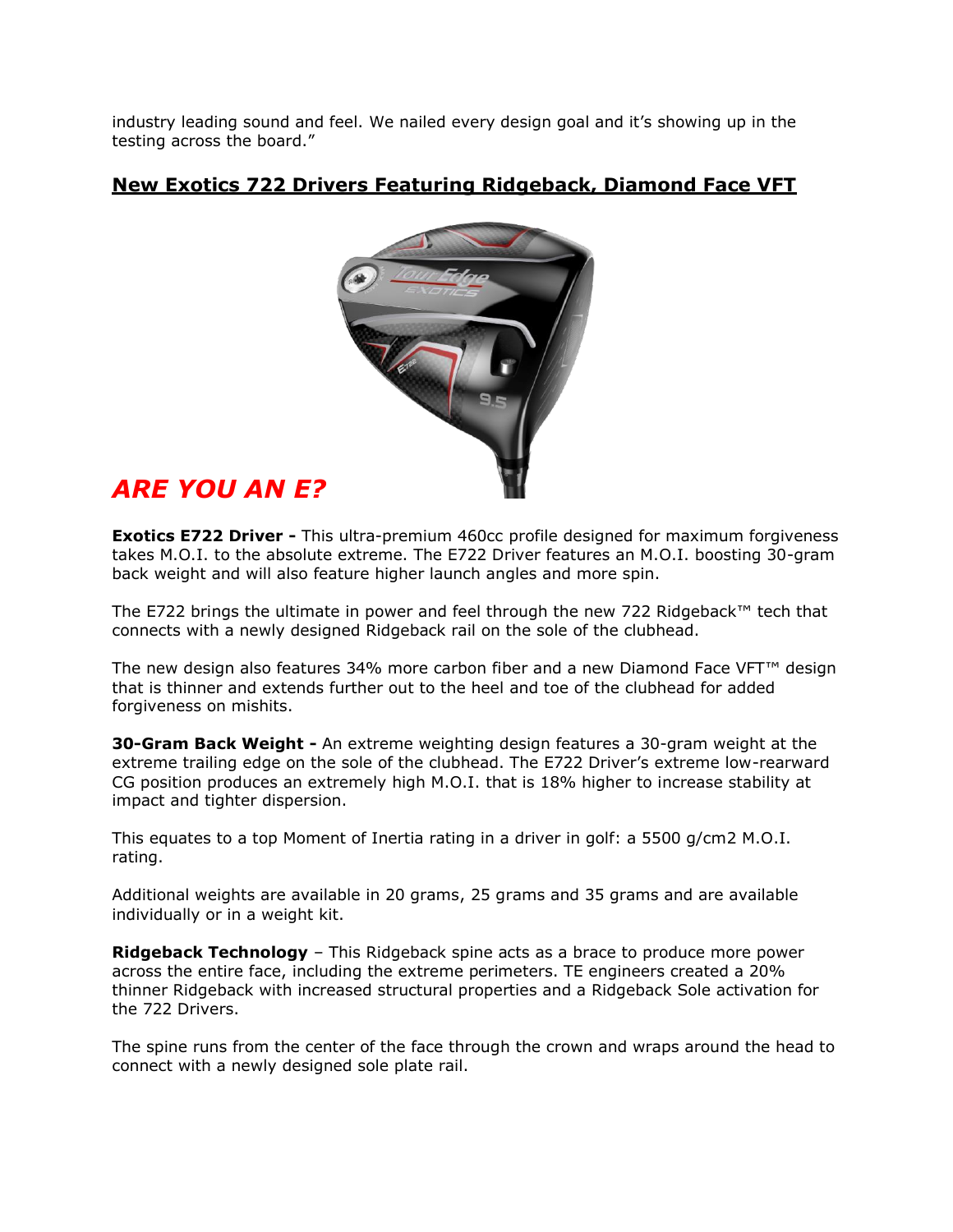The extra rigidity created by the brace through the crown produces a much stronger feel at impact and results in a crisper and brighter feel at strike.

**Carbon Wrap Tech –** Carbon Wrap technology replaced extra Titanium from the crown and sole with an extreme wrap-around design that features 34% more carbon fiber.

These weight savings have been re-purposed to create the optimal CG location, allowing the additional weight to be 82% closer to the face in the E range, allowing for greater face flex in the heel and toe so off-center hits achieve greater power.

**Diamond Face VFT Technology –** There are 61 diamond shapes comprising of seven different thicknesses in an interweaving pattern in the new 722 Diamond Face VFT. They act as mini-trampolines for strikes across the vast majority of the club face.

The face thickness of the new Diamond Face VFT is thinner and extends further out to the heel and toe of the clubhead, dramatically increasing ball speed on off-center hits while also greatly aiding forgiveness on these strikes.

**Internal Sound Diffusion Ribbing -** Sound Diffusion Ribbing is strategically placed soundenhancing ribs located inside the clubhead. The S.D. Ribbing vastly improves the acoustic properties by directing and diffusing sound waves within the club head at impact.

**Adjustable Hosel -** The adjustable hosel allows golfers to adjust the loft +/- 2 degrees and lie angle through a range of 3 degrees. With three lofts being offered (9.5°, 10.5°, and 12°) the 722 Series delivers a loft range of 7.5° to 14°, while various alternate settings afford lie angles from 59 degrees to 62 degrees.

**SpeedTested Shafts -** Every shaft in the Exotics 722 Series has been SpeedTested to find the optimal custom shaft pairing for every flex, determined by robotic testing, and validated by player testing.

**Available Lofts in Right-Handed:** 9.5°, 10.5°, 12° **Available Lofts in Left-Handed**: 10.5° **Retail Price***:* \$399.99



*…OR A C?*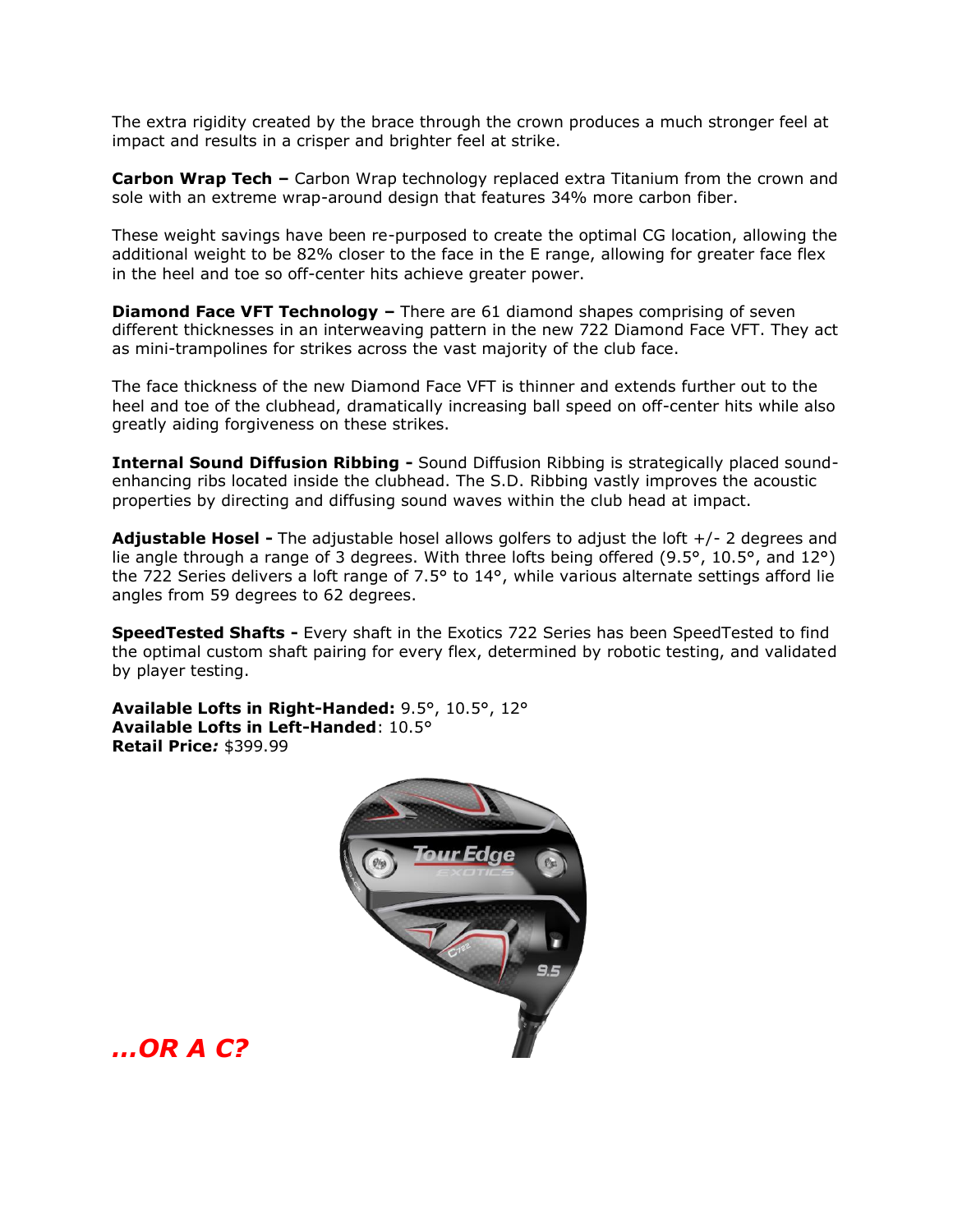**Exotics C722 Driver -** This ultra-premium 445cc profile and deeper face is designed for the competitive player and features a two-tier front/back weighting system that allows for industry-leading M.O.I. and spin rate manipulation.

The C722 brings the ultimate in power and feel through the new 722 Ridgeback™ tech that connects with a newly designed Ridgeback rail on the sole of the clubhead. The new design also features 26% more carbon fiber and a new Diamond Face VFT™ design that is thinner and extends further out to the heel and toe of the clubhead for added forgiveness on mishits.

**Player Preferred Shaping** - The C722 design features a deeper face, a more compact head, along with a minimal offset deign.

**Front/Back Weighting System featuring M.O.I./Spin Rate Adjustability -** A two-tier Front/Back Weight System is employed in the C722 Driver that allows for extreme M.O.I. and spin rate manipulation. The C722 Driver will come standard with a 20-gram weight in the back and a 5-gram weight in the front.

This allows for adjustability at a rate of  $+/-$  300 RPMs of spin rate when the weights are switched. The M.O.I. range adjustment is from 4950 g/cm2 to 4400 g/cm2, making for an available M.O.I. adjustability of 11% at your fingertips. Additional weights available in 10 grams, 12.5 grams and 15 grams and are available individually or in a weight kit.

**Ridgeback Technology** – TE engineers created a 20% thinner Ridgeback with increased structural properties and a Ridgeback Sole activation for the 722 Drivers. The spine runs from the center of the face through the crown and wraps around the head to connect with a newly designed sole plate rail. Ridgeback is designed to create superior feel at impact and additional power.

**Carbon Wrap Tech –** In the C driver, Carbon Wrap technology replaced 26% of the extra Titanium from the crown and sole with an extreme wrap-around design. These weight savings have been re-purposed to create the optimal CG location, allowing the additional weight to be 47% closer to the face in the C range, allowing for greater face flex in the heel and toe so off-center hits achieve greater power.

**Diamond Face VFT Technology –** The new 722 Diamond Face VFT makes up 61 diamond shapes comprising of seven different thicknesses in an interweaving pattern located behind the face of the driver. These varying diamond shapes act as mini-trampolines for strikes across the vast majority of the club face. The face thickness of Diamond Face VFT at the extreme perimeters of the face is significantly reduced, increasing ball speed and overall forgiveness on off-center hits.

**Internal Sound Diffusion Ribbing -** Sound Diffusion Ribbing is strategically placed soundenhancing ribs located inside the clubhead. The S.D. Ribbing vastly improves the acoustic properties by directing and diffusing sound waves within the club head at impact.

**Adjustable Hosel -** The adjustable hosel allows golfers to adjust the loft +/- 2 degrees and lie angle through a range of 3 degrees. With three lofts being offered (9.5°, 10.5°) the 722 Series delivers a loft range of 7.5° to 12.5°, while various alternate settings afford lie angles from 59 degrees to 62 degrees.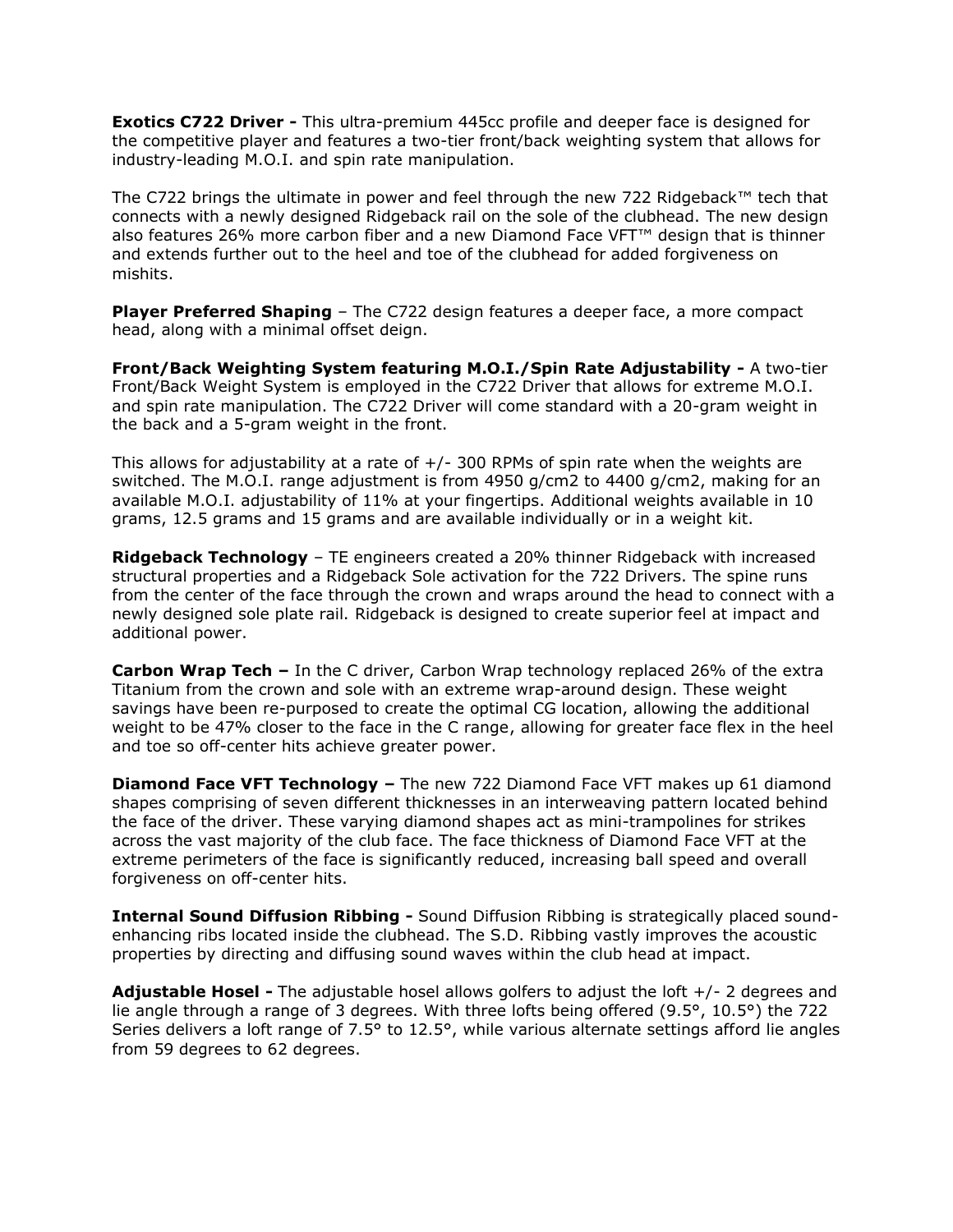**SpeedTested Shafts -** Every shaft in the Exotics 722 Series has been SpeedTested to find the optimal custom shaft pairing for every flex, determined by robotic testing, and validated by player testing.

**Available Lofts in Right-Handed:** 9.5°, 10.5° **Available Lofts in Left-Handed**: 10.5° **Retail Price:** \$429.99

#### **New Exotics 722 Fairways Featuring Revolutionary RyzerSole Tech**



### *ARE YOU AN E?*

**Exotics E722 Fairway Metal -** This ultra-premium shallow-faced fairway metal is loaded with tech for extreme forgiveness and distance.

The E fairway design boasts a MAX M.O.I. boosting backweight and a Maraging Steel Face with an all-carbon fiber crown. It also features the RyzerSole™ sole rail designed to produce high-launch angles with optimized spin. A new Diamond Face VFT™ design continues the evolution of Diamond Face tech with thinner areas towards the heel and toe for faster ball speed off mishits.

**RyzerSole Technology -** The RyzerSole on the E722 Fairway Metal includes a sole rail and added weight that extends from leading edge to trailing edge. The new RyzerSole produces a super-low CG for high-launching shots with optimized spin rates, decreased turf interaction and maximum ball speed off the face.

**Adjustable M.O.I. Boosting Back Weight -** An adjustable 10-gram weight is strategically placed at the extreme trailing edge on the sole of the E722 fairway metal. The extreme lowrearward CG position produces an extremely high M.O.I. and a deeper CG position.

The position of the backweight helps deliver an optimally located CG, maximizing M.O.I. and aiding extreme stability and resistance to twisting at impact. Additional weights available in 5 grams, 15 grams and 20 grams and are available individually or in weight kit.

**100% Carbon Fiber Crown -** A Carbon Fiber Crown covers the entire crown area of the clubhead on the E722 Fairway Metal. The all-Carbon Crown helps increases face flex and also contributes to the desired extremely low CG of the clubhead.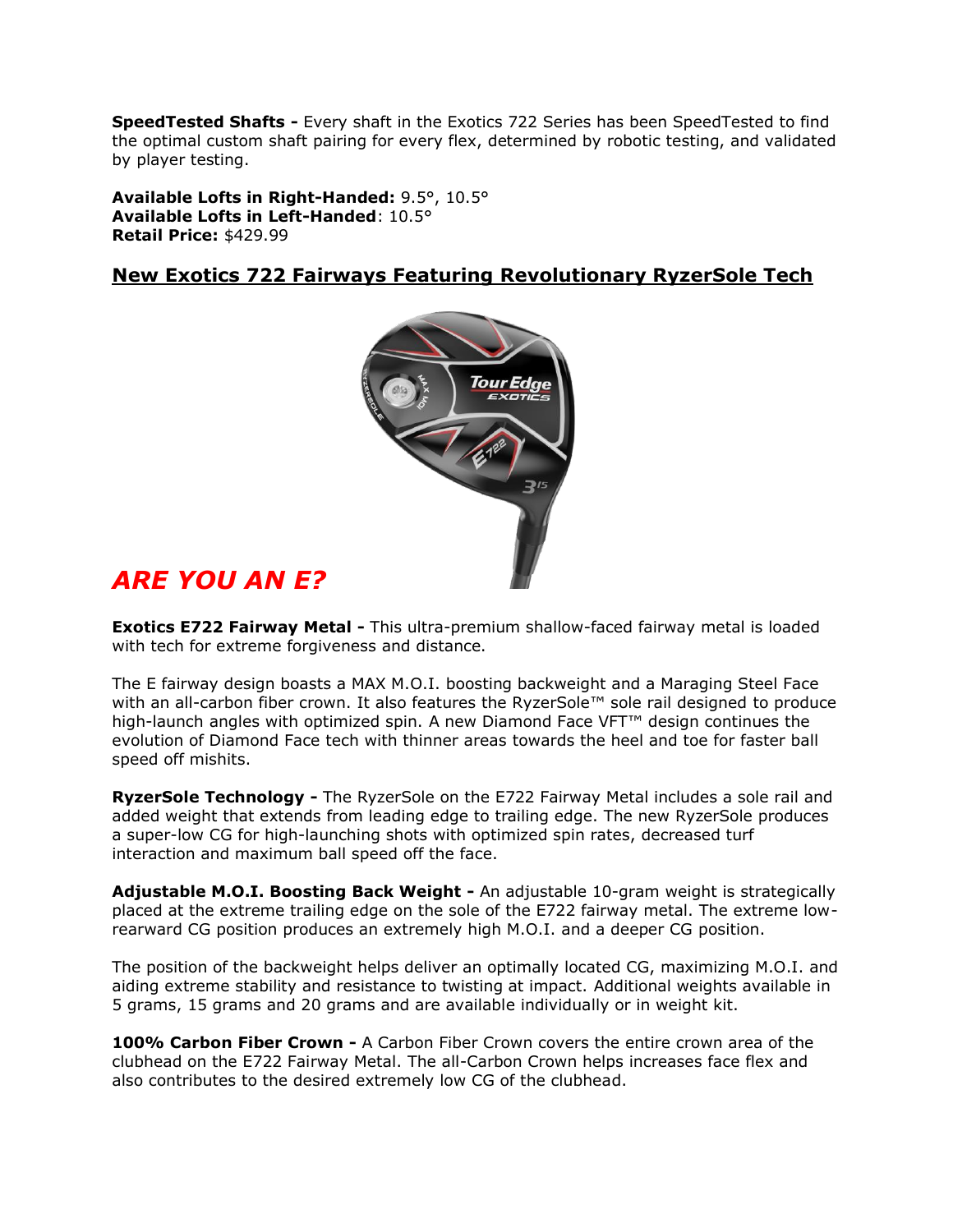**Diamond Face VFT/ Maraging Steel Face –** There are 61 diamond shapes comprising of seven different thicknesses in an interweaving pattern in the new 722 Diamond Face VFT. They act as mini-trampolines for strikes across the vast majority of the club face.

The face thickness of the new Diamond Face VFT is thinner and extends further out to the heel and toe of the clubhead, dramatically increasing ball speed on off-center hits while also greatly aiding forgiveness on these strikes.

The ultra-premium Maraging Steel face brings extra power off the face at impact.

**A.R.C. Acoustic Engineering -** Upgraded acoustic engineering is achieved though A.R.C. (Acoustic Resonance Channels) Engineering. The A.R.C. sound channel system is a visible technology that can be seen on the sole of the clubhead.

Internally, these channels bounce sound on the inside of the club head to provide an optimized sound and feel.

**SpeedTested Shafts -** Every shaft in the Exotics 722 Series has been SpeedTested to find the optimal custom shaft pairing for every flex, determined by robotic testing, and validated by player testing.

**Available Lofts in Right-Handed:** #3/13°, #3/15°, #3/16.5°, #5/18°, #7/21° **Available Lofts in Left-Handed:** #3/15°, #5/18° **Retail Price:** \$249.99



### *…OR A C?*

**Exotics C722 Fairway Metal -** This ultra-premium all-Titanium face and body fairway metal features the revolutionary 90-gram RyzerSole™, including an 80-gram Tungsten weight, to make for an unprecedented amount of sole weight placed as low as possible in the clubhead.

This new tech will lead to a super-low and forward CG that produces high launching shots in combination with amazingly low spin rates.

Forgiveness is powered by the new Diamond Face VFT™ technology utilized in the face. It also features an adjustable hosel, the first in an Exotics fairway series since the EX9 Tour in 2016, and player-preferred shaping with a deeper face.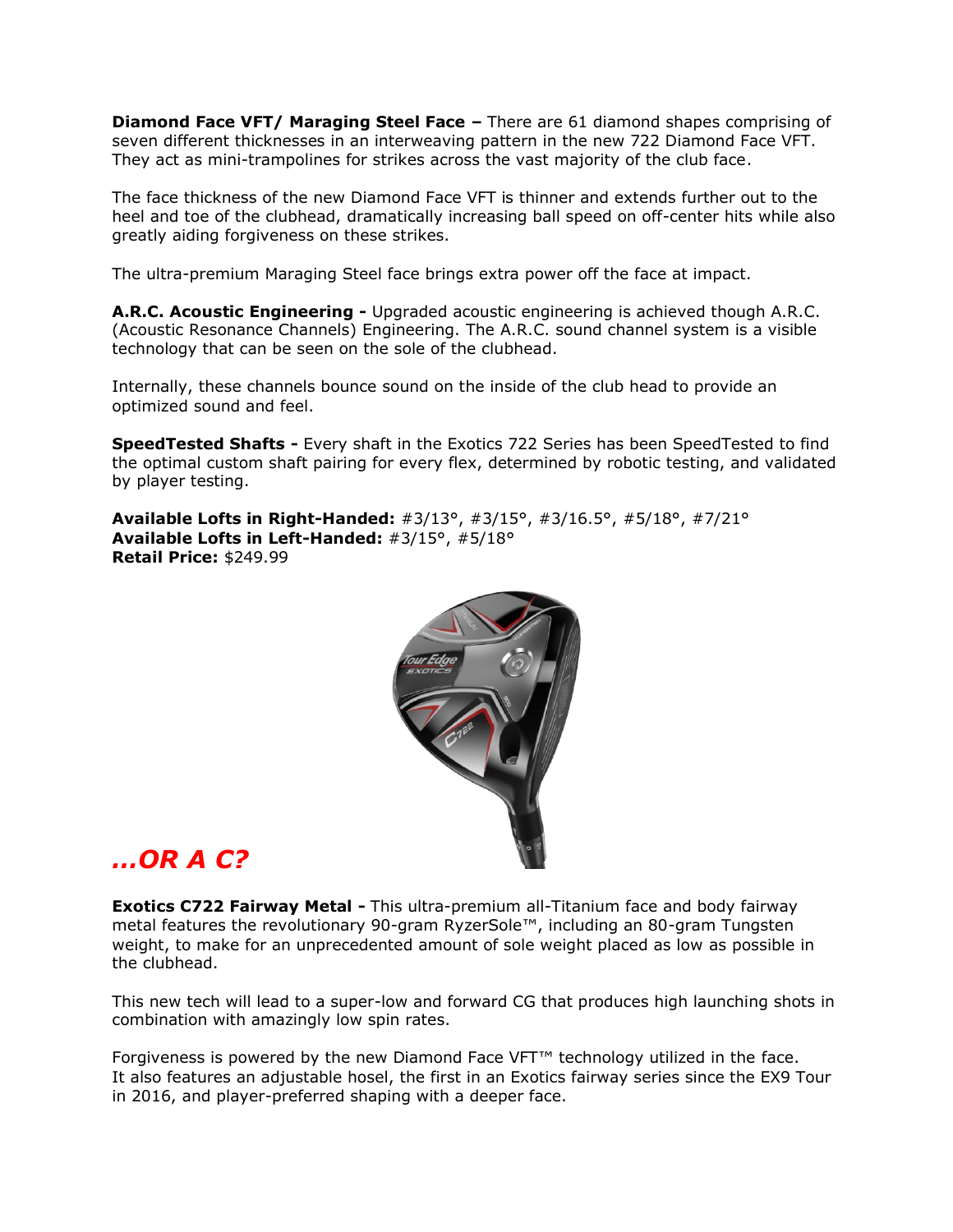**Player Preferred Shaping** - The C722 design features a deeper face, a more compact head, along with a minimal offset design.

**RyzerSole Technology -** The RyzerSole on the C722 fairway combines three distinct features on the sole of the clubhead; an unprecedented 90-grams placed as low as possible in the sole of the clubhead (80-gram permanent Tungsten weight and a 10-gram adjustable weight) as part of a newly designed sole rail that extends from leading edge to trailing edge. Additional weights available in 2.5 grams, 5 grams, 15 grams and 20 grams and are available individually or in a weight kit.

**Full Titanium Face & Body/100% Carbon Crown -** The compact profile and deeper face of the C722 were designed with the competitive player in mind, as was the full one-piece 6- 4 Titanium body and face and a 100% Carbon Crown. The Titanium face and body of the C722 Fairway Metal merged with an all-Carbon Crown provides the ultimate in power and feel.

**Adjustable Hosel -** The adjustable hosel allows golfers to adjust the loft +/- 1.5 degrees up or down. With three lofts being offered (13°,15°, 18°) the 722 delivers a loft range of 11.5 degrees to 19.5 degrees, while various alternate settings afford lie angles from 56 degrees to 59 degrees.

**Diamond Face VFT –** The new 722 Diamond Face VFT makes up 61 diamond shapes comprising of seven different thicknesses in an interweaving pattern located behind the face of the fairway metal. These varying diamond shapes act as mini-trampolines for strikes across the vast majority of the club face. The face thickness of Diamond Face VFT at the extreme perimeters of the face is significantly reduced, increasing ball speed and overall forgiveness on off-center hits.

**A.R.C. Acoustic Engineering -** The A.R.C. sound channel system is a visible technology that can be seen on the sole of the clubhead that re-directs the sound upon strike to provide an optimized sound and feel.

**SpeedTested Shafts -** Every shaft in the Exotics 722 Series has been SpeedTested to find the optimal custom shaft pairing for every flex, determined by robotic testing, and validated by player testing.

**Available Lofts in Right-Handed:** #3/13°, #3/15°, #5/18°, **Retail Price:** \$299.99

#### **New Exotics 722 Hybrids Featuring RyzerSole, Diamond Face VFT**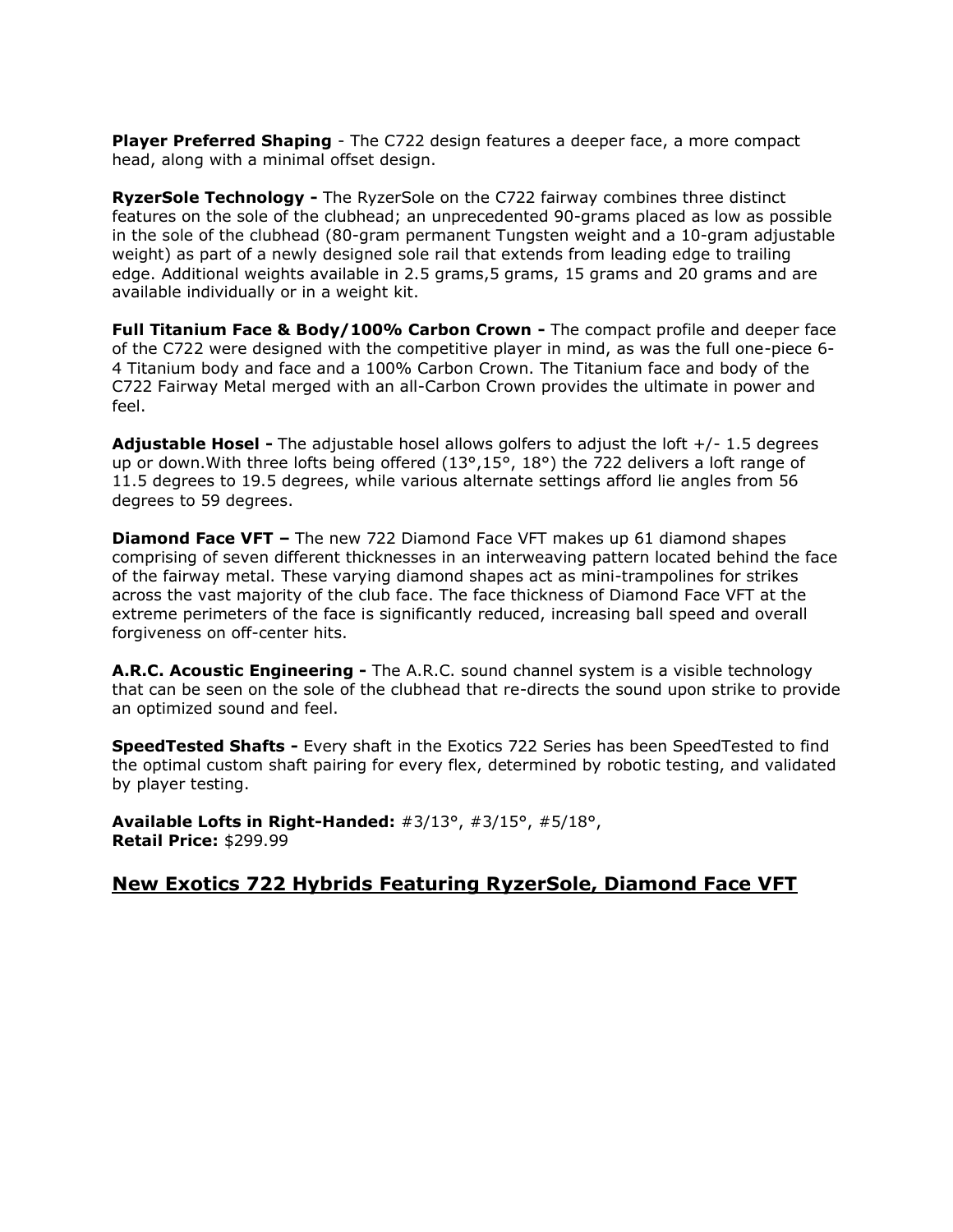

# *ARE YOU AN E?*

**Exotics E722 Hybrid -** This larger footprint MAX M.O.I. hybrid design is loaded with tech for extreme forgiveness and distance properties.

The new RyzerSole™ sole rail design makes for a super-low and forward CG that produces high-launching shots with amazingly low spin rates and maximum ball speed off the face.

Forgiveness is powered by the new Diamond Face VFT™ technology utilized in the face.

**Adjustable M.O.I. Boosting Back Weight -** An adjustable 10-gram weight at the extreme trailing edge on the sole of the clubhead. The E722 hybrid's extreme low-rearward CG position produces an extremely high M.O.I. and a deeper CG position. The position of the backweight helps deliver an optimally located CG, maximizing M.O.I. and aiding extreme stability and resistance to twisting at impact. Additional weights are available in 5 grams, 15 grams and 20 grams and are available individually or in weight kit.

**RyzerSole Technology -** The RyzerSole on the C722 Hybrid includes a sole rail and added weight that extends from leading edge to trailing edge. The new RyzerSole produces a super-low and forward CG, high-launching shots with amazingly low spin rates, decreased turf interaction and maximum ball speed off the face.

**Diamond Face VFT Technology/ Maraging Steel Face –** There are 41 diamond shapes comprising of seven different thicknesses in an interweaving pattern in the new 722 Diamond Face VFT. They act as mini-trampolines for strikes across the vast majority of the club face.

The face thickness of the new Diamond Face VFT is thinner and extends further out to the heel and toe of the clubhead, dramatically increasing ball speed on off-center hits while also greatly aiding forgiveness on these strikes.

The ultra-premium Maraging Steel face provides extra power off the face at impact.

**SpeedTested Shafts -** Every shaft in the Exotics 722 Series has been SpeedTested to find the optimal custom shaft pairing for every flex, determined by robotic testing, and validated by player testing.

**Available Lofts in Right-Handed:** #2/17°, #3/19° #4/22°, #5/25° **Available Lofts in Right-Handed:** #3/19°